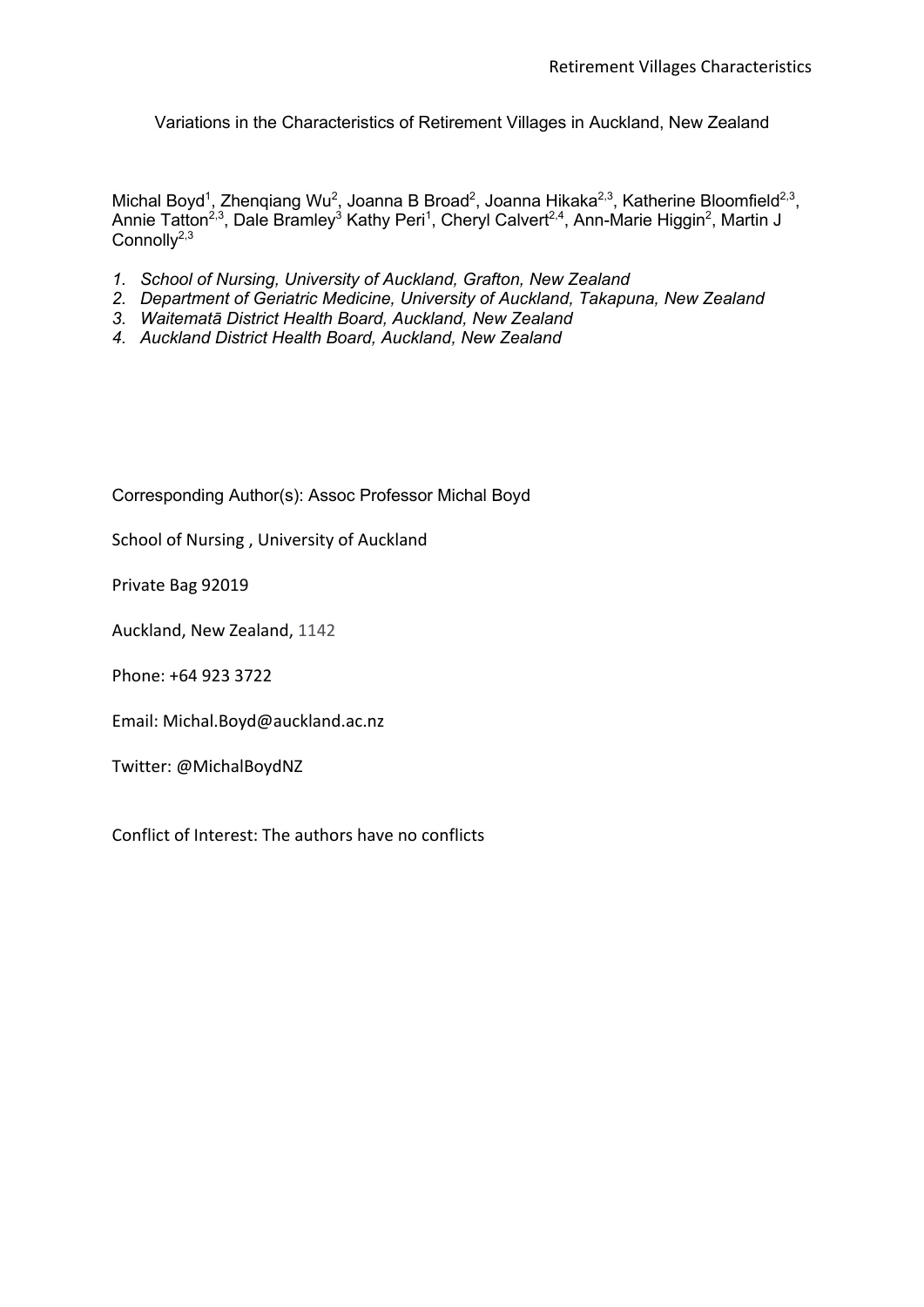## **Abstract**

**Aims:** Despite an increasing proportion of older people living in Retirement Villages ('villages'), little is known about services offered. We describe the characteristics of a subset of villages in Auckland, New Zealand.

**Methods**: Descriptive analysis of a cross-sectional survey of characteristics of 34 villages in Auckland and Waitematā District Health Boards.

**Results:** Two thirds of villages were corporate owned and most had >100 units/apartments. Over 70% had co-located long-term care facilities. Most provided meals, and home/personal care at additional cost. Not all had resident alarms in units/apartments. Over half had health clinics and nurses on site 24-hours-a-day. The majority offered resident group activities, e.g. exercise classes and 'happyhours', and 80% provided transportation services. Most allowed pets.

**Conclusions:** This work increases understanding of services provided to older people living in the rapidly expanding village environment. The effect of specific services and facilities on the heath of village residents deserves further study.

### **Keywords:**

Housing for the Elderly; Continuing Care Retirement Centers; Aged; Healthy Ageing; Health Services for the Aged

### **Practice Impact Statement:**

Many older people relocate to retirement villages in response to increasing frailty. The population living in a village environment is rapidly expanding and is now larger than those living in residential aged care. However, very little is known about the services provided by retirement villages. This paper describes the wide variation of retirement village services to improve clinician understanding of what support is available for the vulnerable older adult population living in this setting. The effect of specific services and facilities on the heath of village residents deserves further study.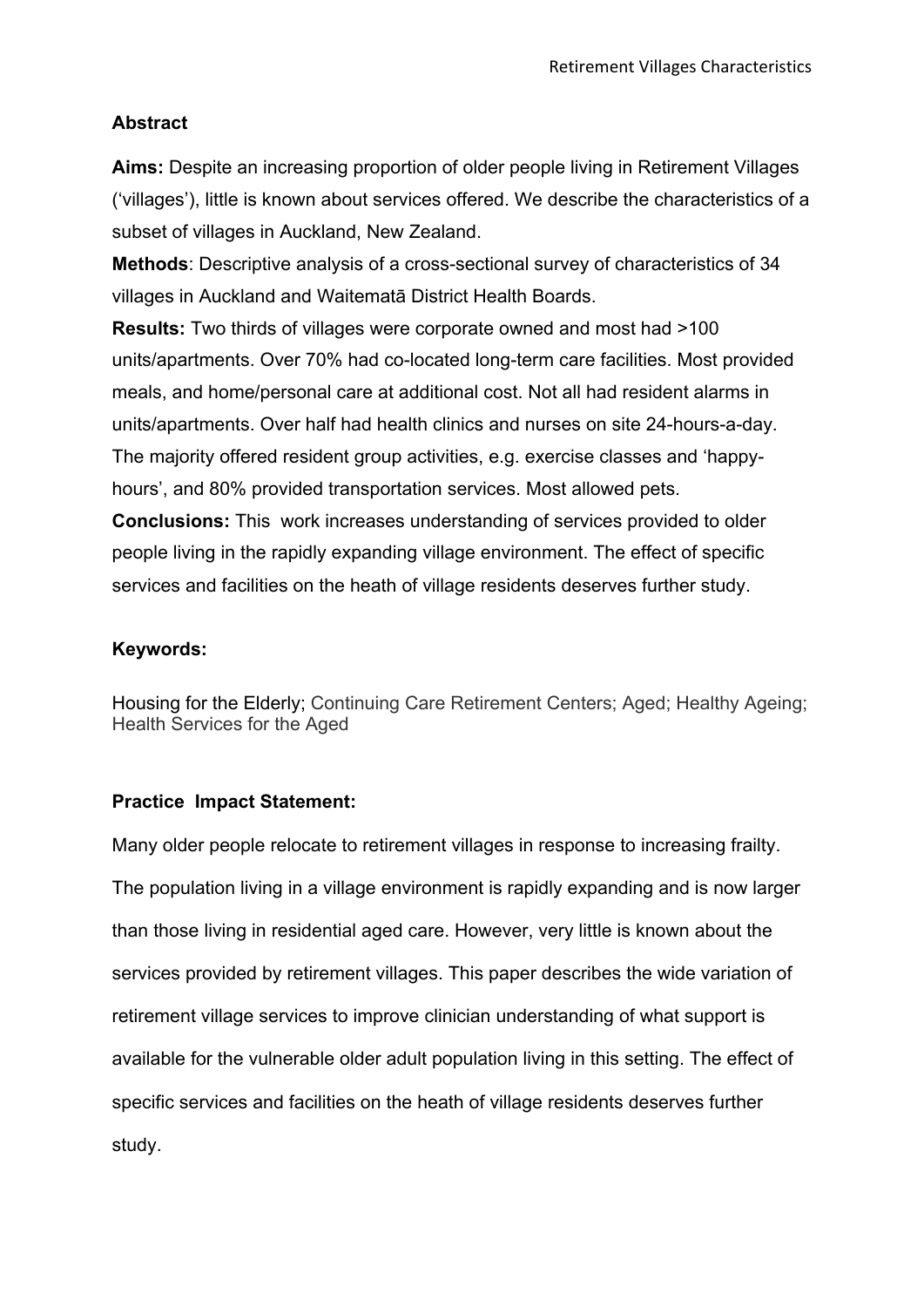#### **Introduction / Background**

It is well known that New Zealand's (NZ's) population is ageing rapidly. The number of those over 85 years old is projected to triple in the next 30 years [1]. From a population perspective, physical and cognitive dependency increase with age, which prompts some older adults to seek conglomerate housing environments such as retirement villages (RVs). These trends have led to a significant increase in RV development over the last few decades in NZ. Individual RV dwellings have increased from 10,000 in 1998 to nearly 45,000 in 2019, with approximately 14% of those 75 years and older now living in RV accommodation [2]. These are overwhelmingly of European ethnicity [3].

RVs fill a gap for those unable or not wishing to maintain their home but not needing 24-hour long term residential care (LTC) and also for those seeking a more secure lifestyle environment. Older people are attracted to the independence offered in these facilities, and the potential to connect with others, as well as the amenities and services provided including property maintenance [3]. In addition, LTC is often viewed by older people as undesirable and to be avoided due to a preference to continue living in their established communities [4]. This perception along with 'ageing in place' policies means that many people are living in the community, including RVs, with much higher dependency and frailty than ever before [5].

Many RV operators offer a continuum of accommodation/care options - 'three levels of care': independent units, serviced apartments (providing increased personal care and similar to assisted living in the United States) and (often co-located but not part of the RV) long-term care. However, automatic transition from the RV to any co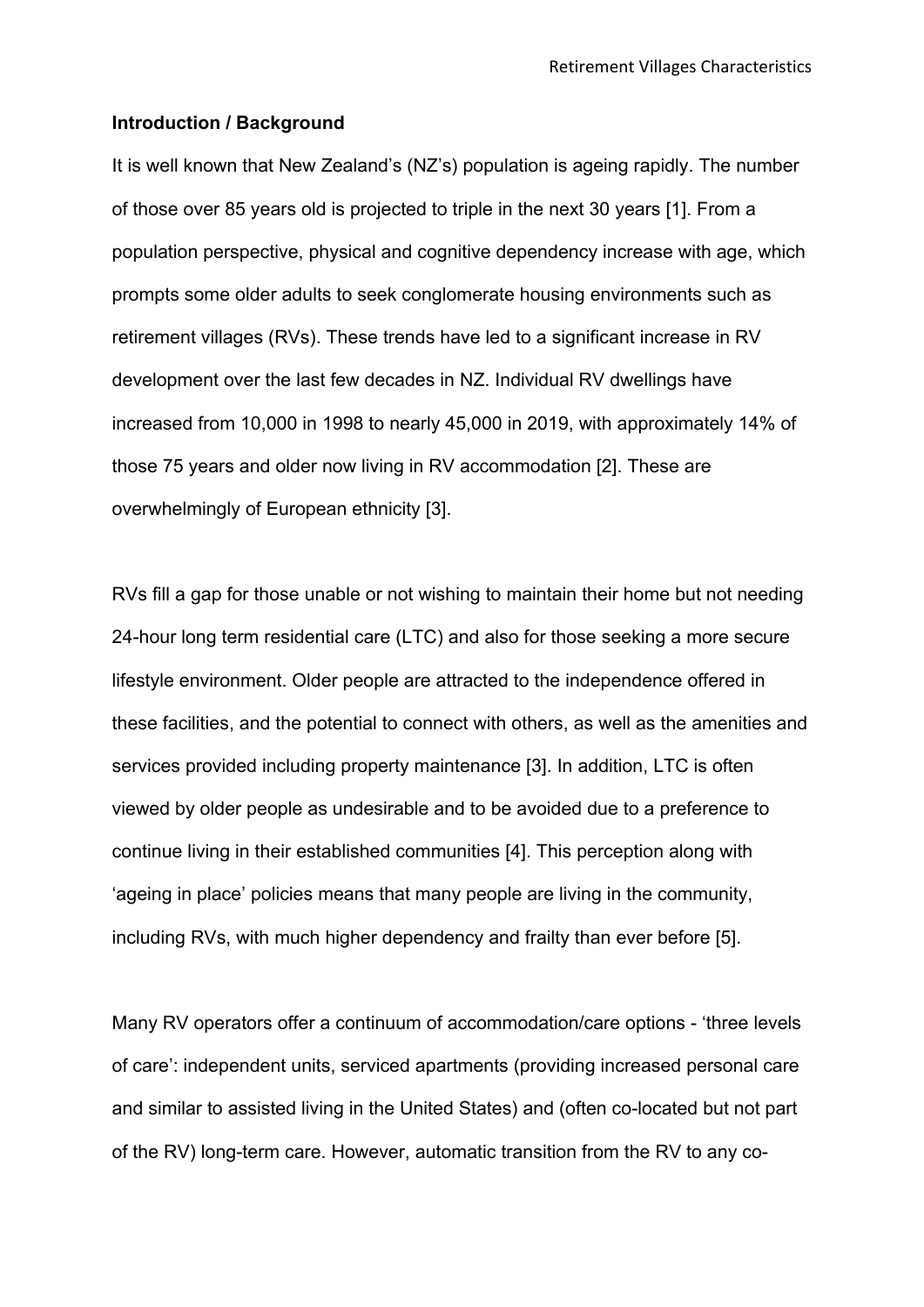located LTC facility is not usually guaranteed if and when required. RV support services range from alarms in units to homecare and personal care services. Where LTC facilities are co-located there are often formal/informal arrangements for service provision even up to lower level long-term care (for those requiring 24-hour care but not 24-hour nursing care – in NZ termed 'rest-home' level care) within the RV 'unit/apartment'. This wide variation in service provision may be confusing to consumers and may result in unmet expectation of the support that is available when relocating to an RV.

Unlike in other jurisdictions, where rental arrangements are not uncommon, in NZ, RVs require residents to 'purchase' units. The predominant legal title is 'licence-tooccupy' which does not confer ownership or security of tenure if the RV management decides a resident is too ill or disabled to live independently. Financial arrangements vary but many consist of a large capital payment (often funded by sale of family home) and large/ moderate monthly fee. RVs may also charge large exit fees. Thus, entry- and service-fees may result in substantial financial outlay. Exit fees limit choice of future housing.

RVs and RV residents have, on average, received more formal education and have more financial resources than their peers who remain in their original homes, although they are generally older and have greater dependency [6,7,8]. International data, and data from our own studies, indicate people who relocate to RVs are often motivated by the anticipation of increased healthcare and support as they age [3]. Other motivations include low maintenance of the unit, personal security, perceived security of tenure (sic), company of others, lower cost and proximity to family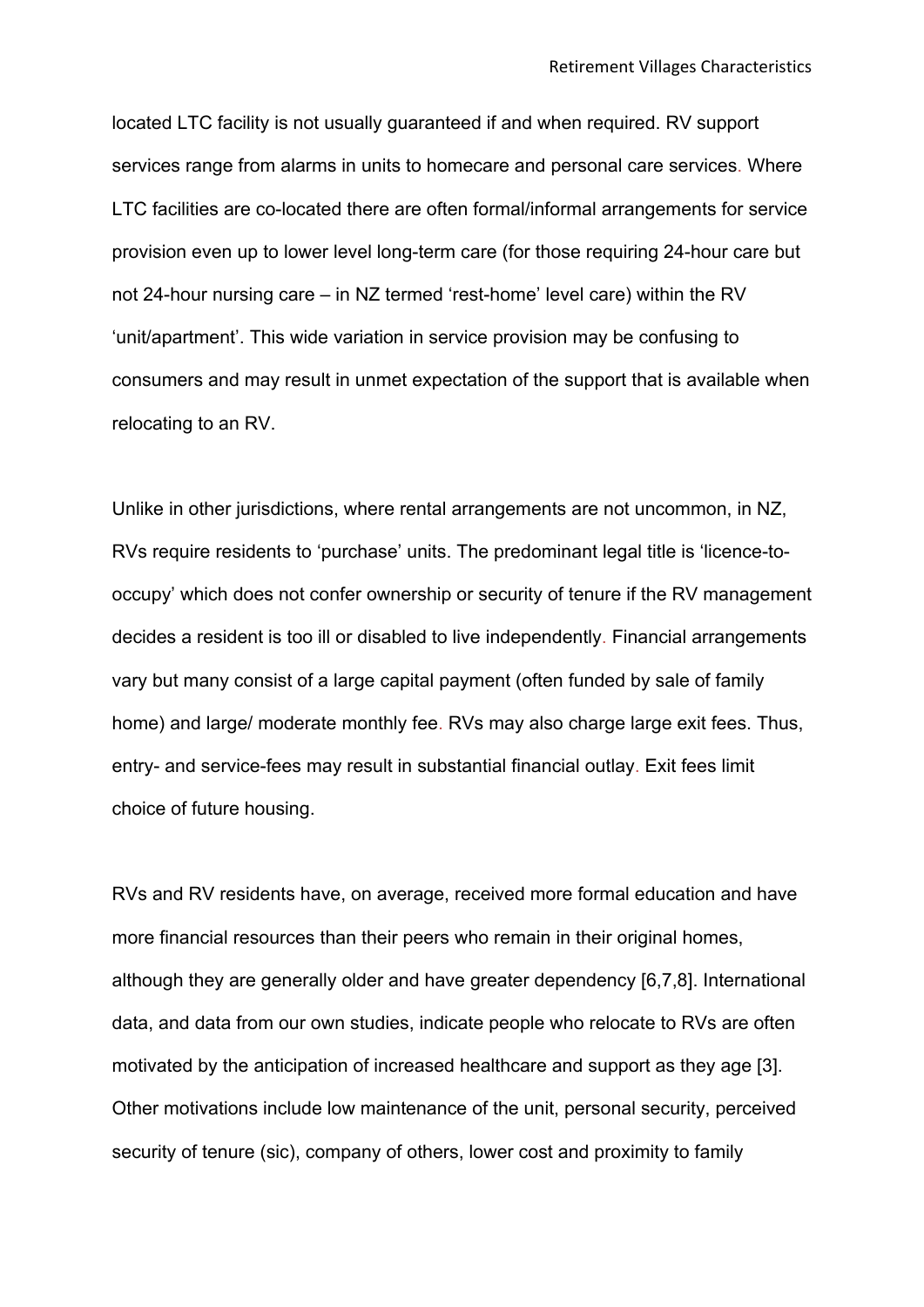[3,9,10,11]. RVs can also offer protection from vandalism/burglary, and sense of community that can enhance quality of life and may have positive impact on health and wellbeing [6,12,13]. However, residents must maintain good relations with owners and comply with RV's rules, which may limit personal preferences. The degree of personal control over the move is crucial to how well the older person settles in an RV [14].

Although a moderate proportion of older people now live in RVs in NZ, there is relatively little known about what services are offered in RVs because they are private entities that operate outside the public domain. It is similarly surprising and concerning that we know so little about the demographics, health and disability issues and social engagement of residents. There is currently no independent reporting via census, health or social welfare records that describes either the facilities themselves or residents The current paper describes the characteristics of a subset of RVs in Auckland, NZ. In a separate paper we have reported the demographics and health status of residents in these same RVs [3].

#### **Methods**

This was a descriptive analysis of cross-sectional data from the "Older People in Retirement Villages" study, which aimed to assess the medical and other needs of RV residents, follow them over several years to assess their medical and other outcomes and, in a selected vulnerable group, trial a multi-disciplinary intervention and extra support coordinated by an experienced gerontology nurse, aiming to reduce acute hospital admissions and other adverse outcomes. The current paper describes the services and levels of care provided in a sample of RVs in the Auckland region of NZ. These services include, but are not limited to, food services,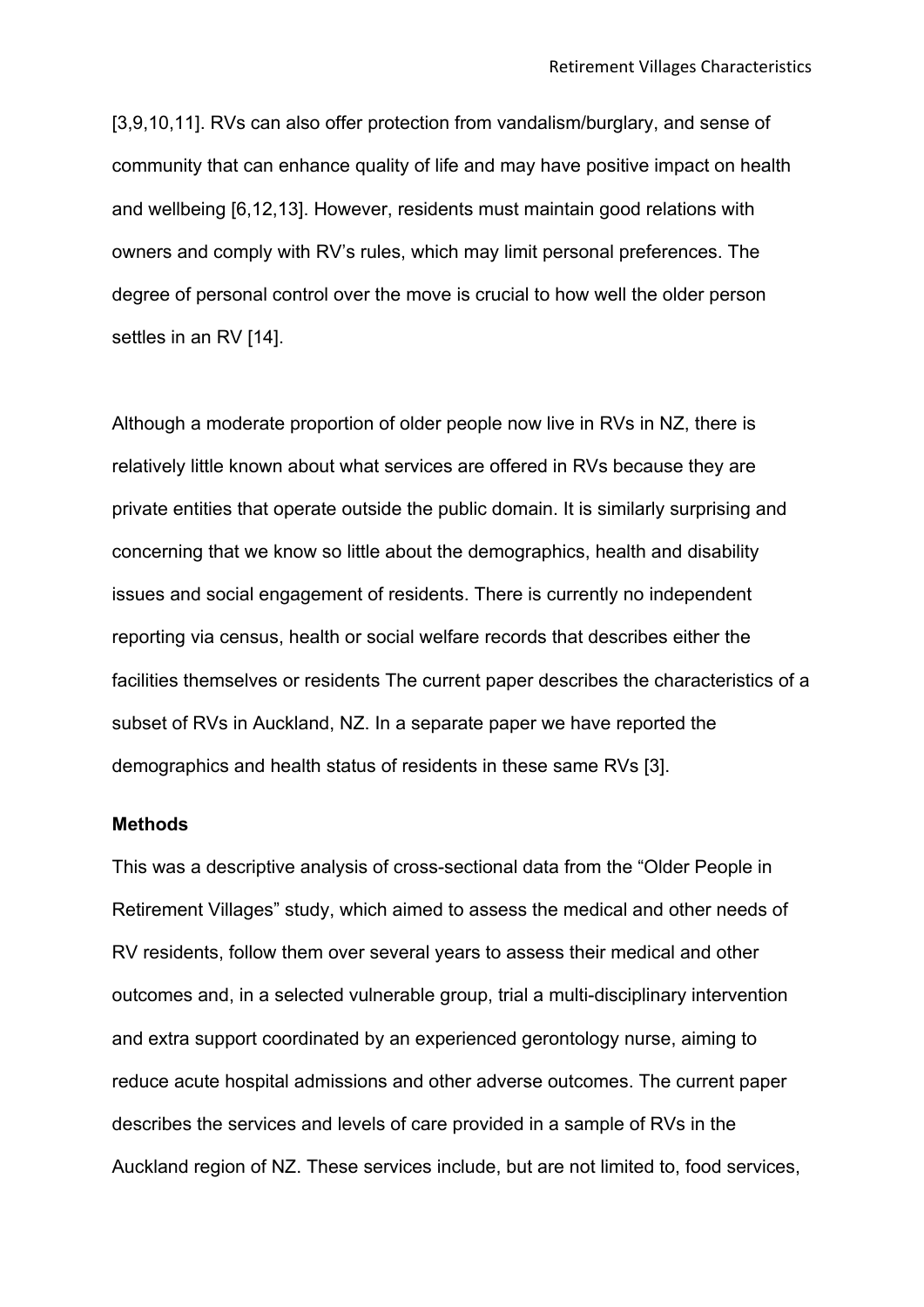room services, maintenance services, security guard services, transport services and visiting medical practitioners.[15] Study methods are detailed elsewhere [16]. All RVs in Auckland/Waitematā District Health Boards (ADHB/WDHB) in Auckland were eligible to participate. We planned to survey all RVs in both DHBs (n=65 in the study period 2016-2018) that provided housing predominantly for older residents and included at least one shared/ communal facility (such as a library or dining room), regardless of size, ownership or location.

The recruitment process began by sending a letter to the RV chain /owner describing the research. A letter was also sent to the manager of the RV who was subsequently contacted by phone, and a face-to-face appointment was scheduled with the researchers to discuss the research. The RV characteristics survey was introduced and completed by village manager identified as the contact person for the research project. The purpose of this survey was to provide descriptive information about the RVs in the region, in terms of size, facilities and services provided. Managers were able to complete the questionnaire either on-line via desktop computer, or via tablet or phone or via a paper version, either with the researcher present or at a later time. The content of the questionnaire is given in the first columns of Tables 1-4.

The project was approved by NZ's Health and Disability Ethics Committee (16/CEN/34) and registered with the Australia and New Zealand Clinical Trials Registry (ACTRN12616000685415); Universal Trials Number (UTN) is U1111-1173- 6083. It was funded by NZ's National Science Challenge: Ageing Well (UOOX1508, 12815/1, SUB1301), and by WDHB.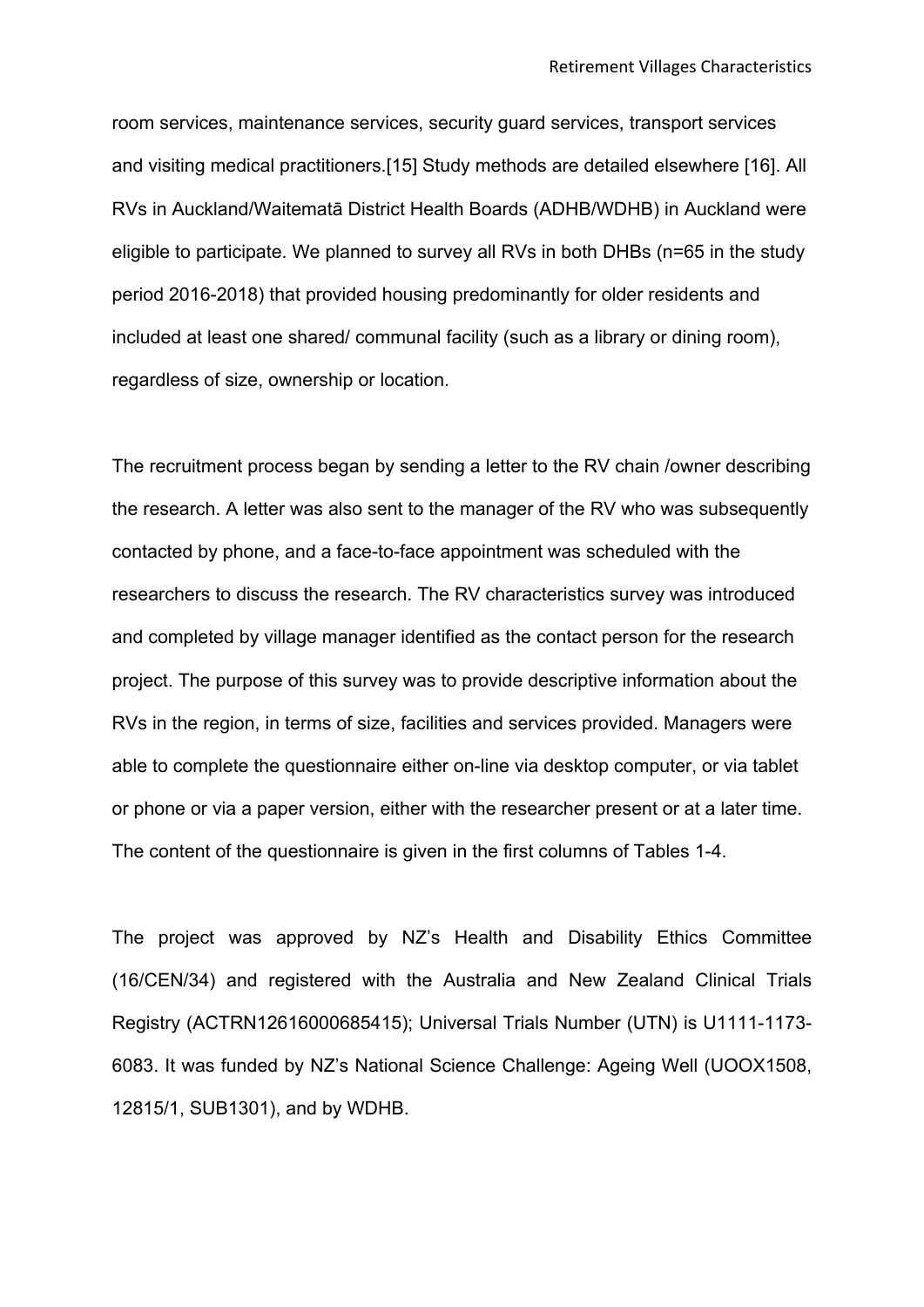#### Statistical analysis

RV characteristics were described for the available sample. Categorical variables were expressed as frequency and percentage (%). Continuous variables were expressed as means and standard deviations (SD). All statistical analyses were performed using SAS version 9.4 (SAS Institute Inc, Cary, NC).

#### **Results**

Time and resource constraints allowed us to approach 53 of the 65 RVs in the WDHB and ADHB catchment areas from July 2016 to September 2018. Of these, 34 RV managers participated in the RV characteristics survey. This represents 52% of all RVs in the research area. Four did not complete the survey although they responded and agreed the village would participate, and six managers did not reply. Another nine managers declined to participate, of which eight were 'small' (<60 units); seven were independently owned [17].

Table 1 details the overall profile of the RV built environment and business model. Of particular note is that approximately two thirds were part of a corporate entity or 'chain', most were large facilities with more than 100 units/apartments, and over 70% had a facility for higher level of LTC care present on site, with rest home care the most common.

Table 2 details policies and non-medical services. Most RVs provided meals, home care /cleaning and personal care - all at additional cost to the resident unless covered by the DHB (see also Table 4). Many (some data missing) had resident alarms in units/apartments for residents/family to summon help in an emergency.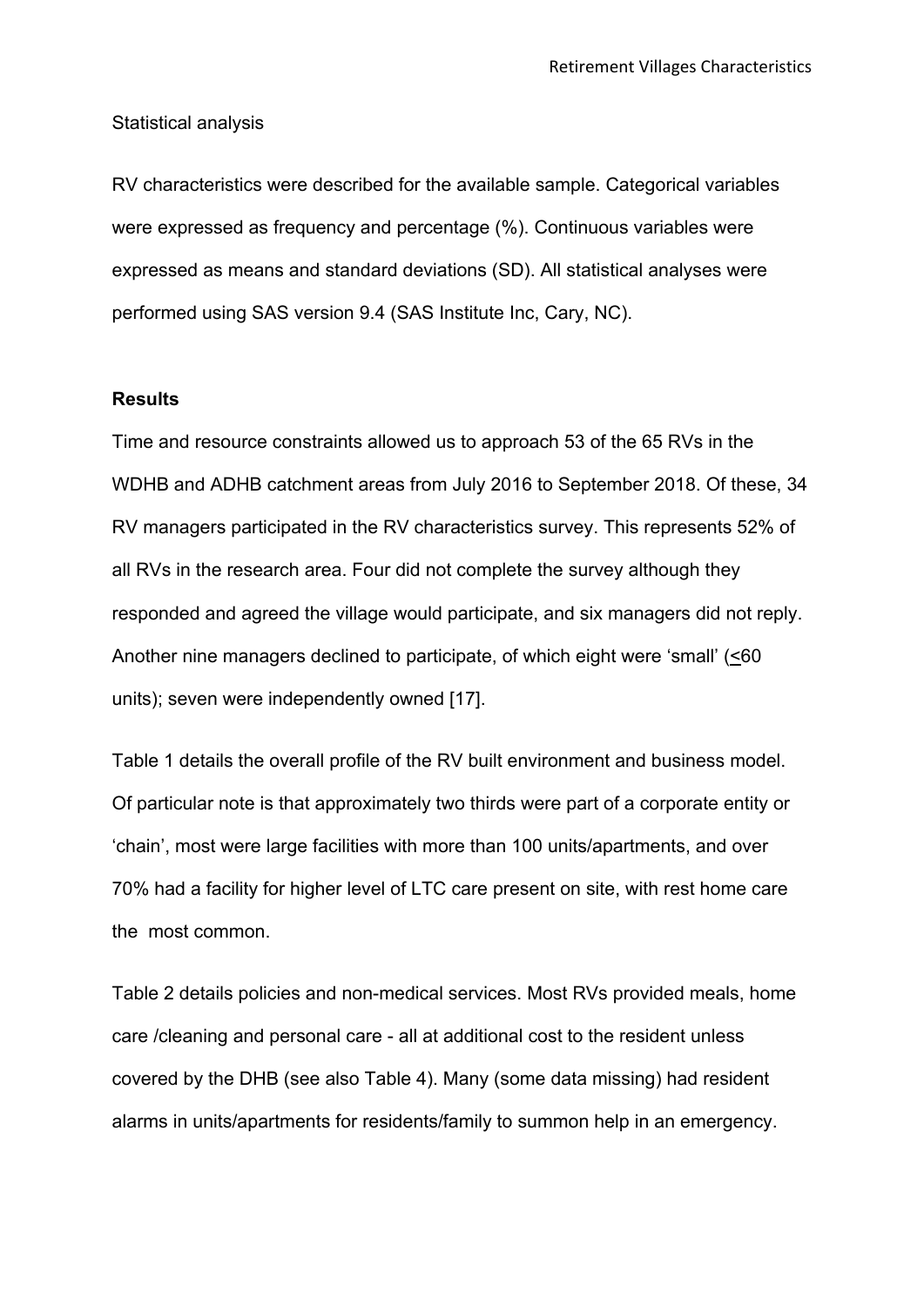Medical and health services available on site are detailed in Table 3. Over half had both a nurse on site 24 hours a day, seven days a week, and a regular health clinic, providing a variable range of services. However, less than a quarter of facilities provided a short-stay nursing room or overnight 'sick bay'.

Table 4 details other facilities and services provided to residents. Of note a high proportion of facilities have organised residents' groups, exercise classes and a 'happy hour' (sale of reduced price alcohol in the bar or restaurant). The distance from the facility to the nearest general practitioner's surgery, shops, supermarkets is variable, but it is noteworthy that the nearest train stations and public libraries are usually some distance from the facility.

#### **Discussion**

The data provided in the current paper raise many potentially important questions for discussion. We have previously reported that, in part because of current focus on "ageing in place", LTC provision in Auckland has not paralleled the increase in the older population, and those entering LTC are older and more physically dependent [18,19]. This has coincided in time with enormous growth in the NZ RV sector [2], and in Auckland at least the most current RV additions have been corporate entities in relatively large RVs. (Table 1) It is thus particularly noteworthy that most villages also have, on site, at least one level of LTC facility. Older people considering a move to an RV cite perceived provision of additional healthcare and LTC (including that provided in units/apartments) services as a factor in that decision [3]. However, it should be noted once again that RVs do not guarantee transition from a unit/apartment to the on-site LTC facility, if and when the situation arises. That just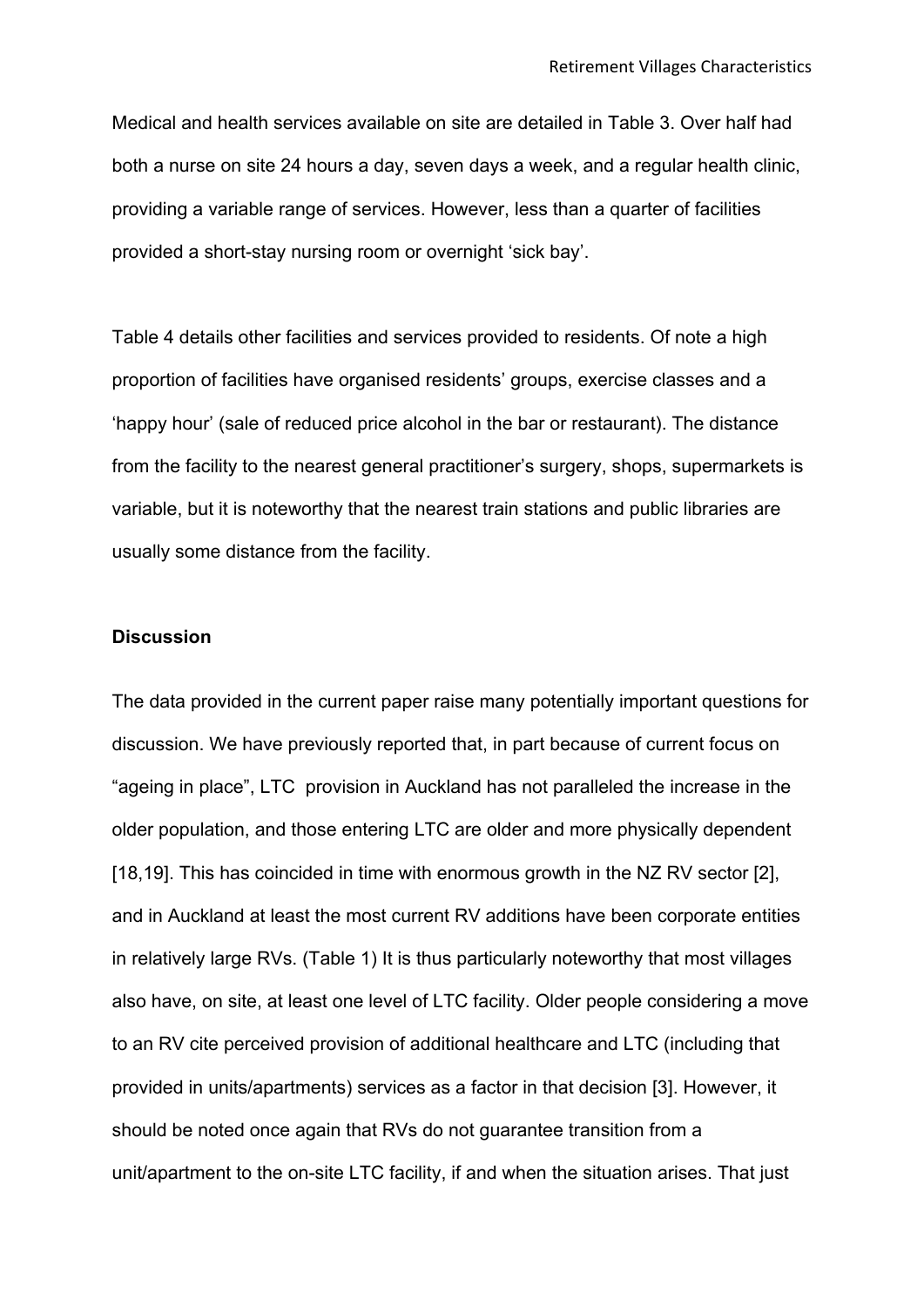over half offer on-site nursing and clinic facilities (including the on-site presence of a variety of health professionals) is somewhat reassuring, though given the healthcare needs of this population there is room for improvement. Most people surveyed within the larger framework of this current study report they are satisfied with their move to the village [3].

Almost 90% of RVs report personal alarm systems in units/apartments for residents or family to summon on-site help in an emergency. It is perhaps surprising that any do not. Where such alarms are present, this element of provision equates to that found in 'sheltered accommodation' seen in other jurisdictions such as the UK where access to it is not dependent upon financial means, but not available in NZ outside the RV setting. Thus (in NZ) even this relatively minimal provision is available only to older people who are relatively financially advantaged.

It is reassuring to see that RVs provide a number of opportunities for social interaction among their residents (Table 4). The opportunity for increased social interaction is a commonly cited reason for the residents in this study to have moved to the RV,[3] and is beneficial in the prevention of cognitive decline and physical disability [20,21,22]. However, we have elsewhere noted that, despite these opportunities, many residents of these same RVs admit to loneliness [23]. Many of the opportunities so provided also encourage exercise for residents, with further benefits for both physical and cognitive fitness, as well as falls prevention [24,25,26]. The provision of a 'happy hour' in three quarters of villages is interesting. Whilst this will also serve to promote social interaction, and access to alcohol is a right that citizens of all ages enjoy, it is perhaps questionable whether RVs should be actively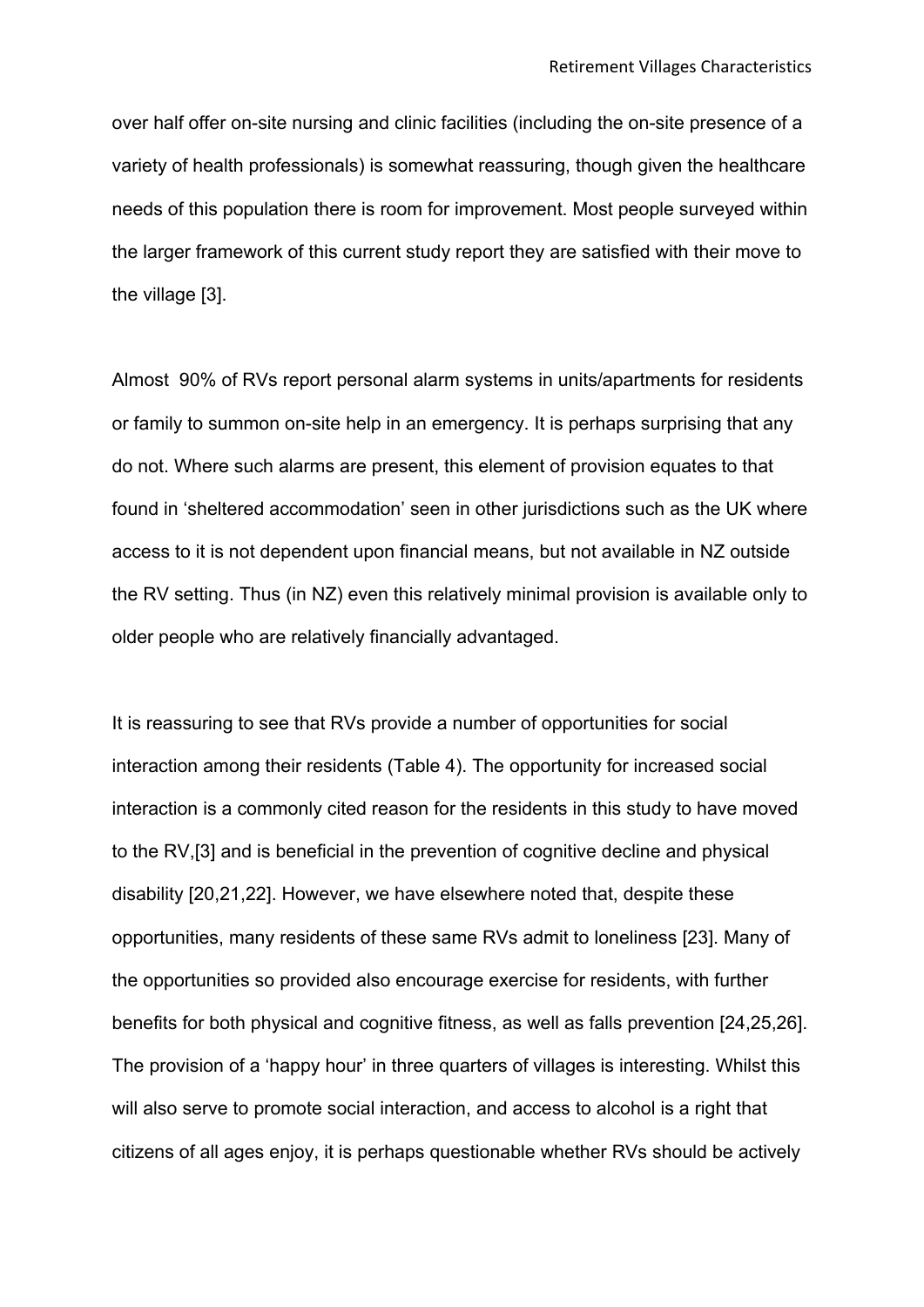*promoting* alcohol consumption in their residents who are of advanced age. Indeed, nearly two-thirds of the residents we surveyed in these same villages are frail (and thus at risk of falls) and receiving multiple medications which may interact with alcohol [3,27]. Similarly, whilst for some the (walking) distances to local facilities such as shops, libraries, general practitioners' surgeries and public transport facilities may seem short (Table 4), for the multiply comorbid and frail they may be prohibitive, thus inhibiting independence. Transportation is often an issue for older people, and RV living may ameliorate this, with 80% of RVs providing a shuttle bus service.

Most RVs had organised religious services on site (Table 2), though only a small minority had a chapel (Table 4) and less than half had a designated chaplain or priest (Table 3). Older people are known to have higher levels of both religiosity and attendance at religious services than younger people and both intrinsic religiosity and religious attendance are associated with positive perceptions of health, less severe comorbidity and with less severe depression [28]. Unfortunately, our survey did not collect data regarding access to cultural support.

Most villages allow pets (Table 2), although we did not explore the details of their policies in this area. The evidence on the benefits or otherwise of pet ownership in older people is mixed [29].

This paper has strengths and weaknesses. The "Older People in Retirement Villages" study is the largest study of its kind in NZ, and the data are robust (though we acknowledge that there were some missing data) and provide important insights and suggestions for policy and future action. The results will also be linked to other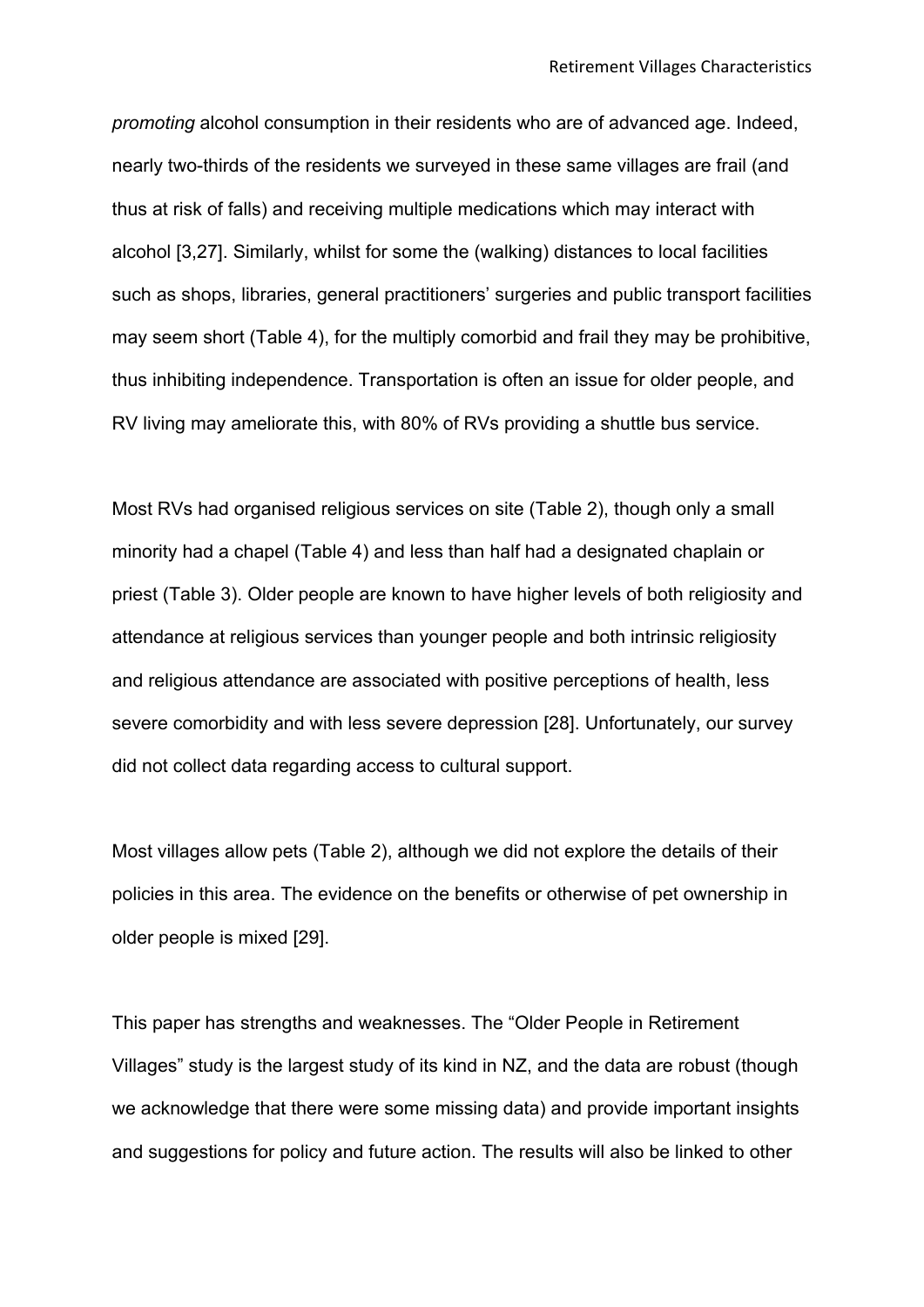work within the wider 'Older people in retirement villages: unidentified need & intervention' study'. The study sample was drawn from Auckland only and may be imperfectly representative of RVs in other parts of NZ or other jurisdictions. Further, the fact that such a large proportion of the RVs in the study were large RVs, and were part of corporate entities (and that most that declined to participate were small and independently owned) suggests that smaller, independent RVs may be underrepresented. This may have implications for the representativeness of the results, particularly in terms of facilities and services available. Another limitation is that we did not capture the main ethos/vision of each RV which is likely to be core to RV operations, marketing strategies, and resident expectations. It is possible that these are developed for NZ European/other European populations and not for the diverse NZ population and may contribute to the lack of ethnic diversity seen in this population [3]. In a future paper we plan to explore access and equity issues more closely.

This paper describes the characteristics of 34 RVs in Auckland, NZ. The majority of RVs were part of a corporate entity or 'chain', and provide home and personal care, medical and nursing services. RVs offer a secure, largely maintenance-free environment and provide many activity options (e.g. exercise classes). However, for providing a better and supportive RV environment, many of the services still have room for improvement, e.g. almost half did not have a regular health clinic. In addition, the effect of specific services, policies, facilities and activities on the heath of RV residents deserves further study.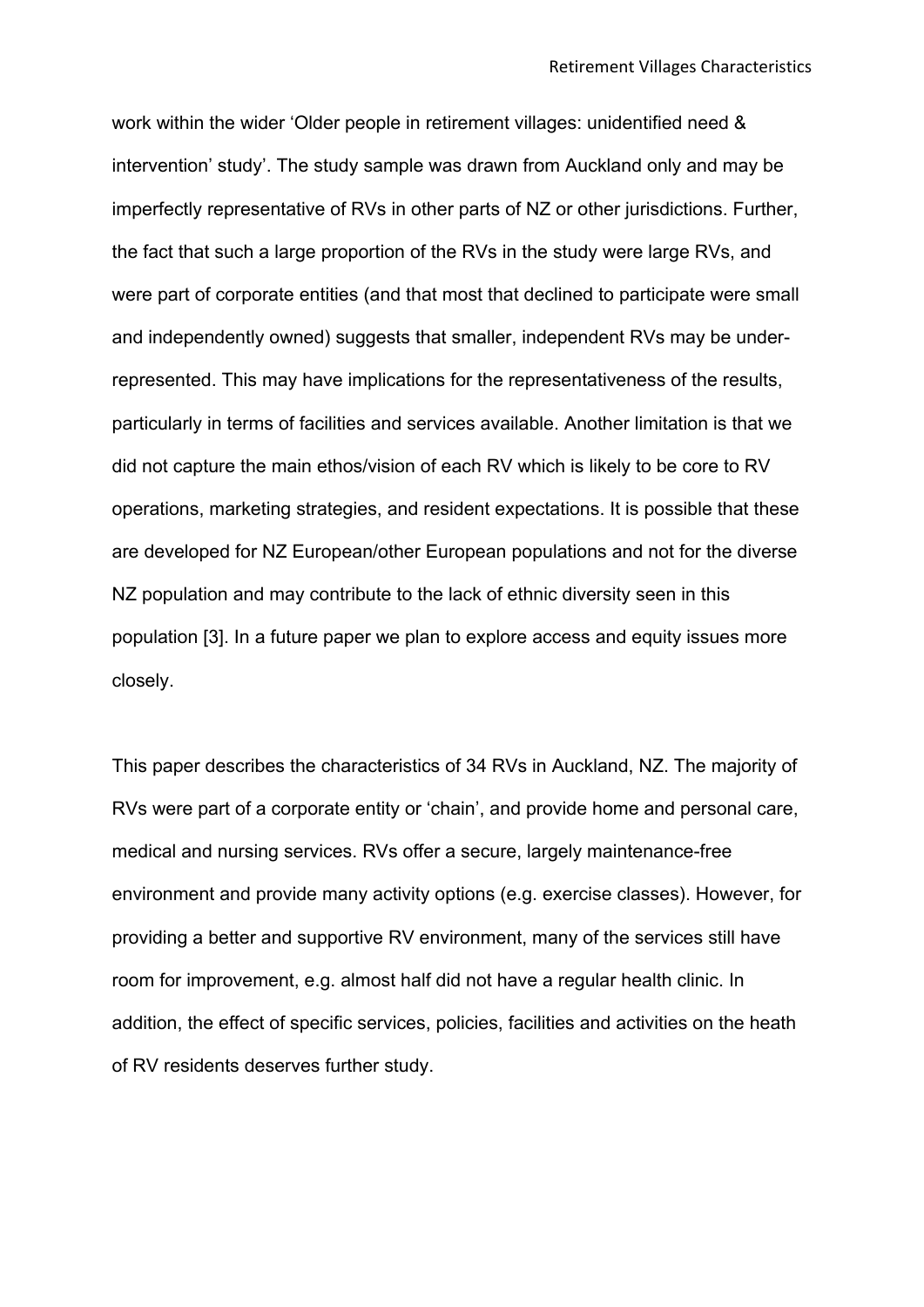Acknowledgements:

Author Contribution: MB, MJC, JBB, KB, JH, KP, DB developed the initial study proposal and funding application. AT, CC and AMH recruitment and data collection. ZW and JBB data analysis. All authors: interpretation of findings, preparation of report, approval of final version.

Sponsors Role: National Science Challenge-Ageing Well and Waitematā District Health Board funded the retirement villages study.

We acknowledge, with thanks, the village managers who accepted our researchers in, and the residents who kindly responded to our invitation to participate. Our thanks also to Gabrielle Peters for administrative support.

Funding information:

National Science Challenge—Ageing Well (Project EO-R – UOOX1901, 18 450 SUB 1939), and Waitematā District Health Board.

This study was registered with the Australia and NZ Clinical Trials Registry (ACTRN12616000685415).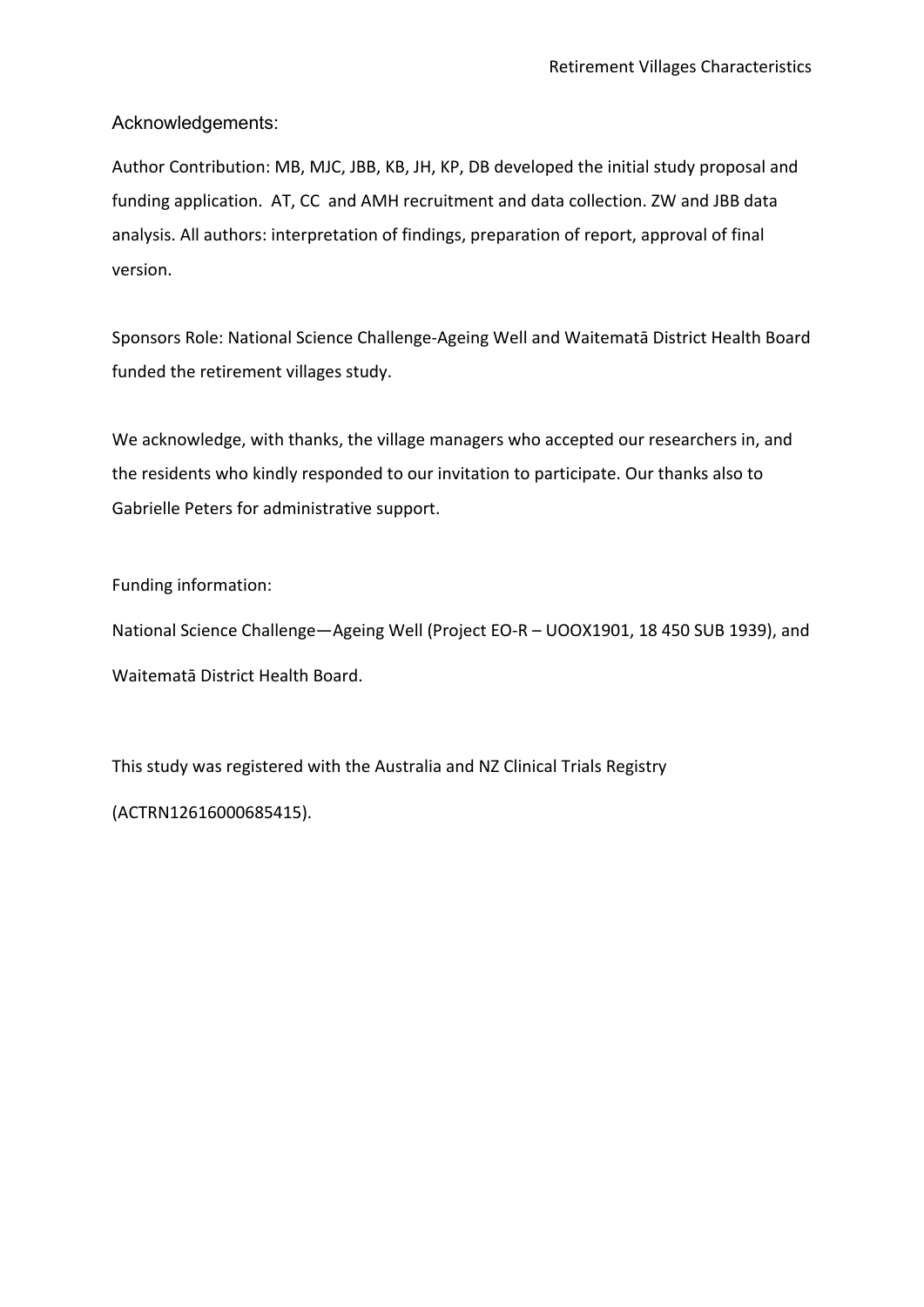### **References**

1. Stats NZ Tatauranga Aotearoa. National population projections: 2020(base)- 2073. https://www.stats.govt.nz/information-releases/national-population-projections-2020base2073

2. Jones Lang LaSallle. NZ retirement villages and aged care. Whitepaper. Zealand Retirement Village Database (NZRVD) and Aged Care Database (NZACD) Year ending 2019. Jones Lang La Salle IP Inc June 2020.

3. Broad JB, Wu Z, Bloomfield K, Hikaka J, Bramley D, Boyd M, Tatton A, Calvert C, Peri D, Higgins A-M, Connolly MJ. Health profile of residents of retirement villages in Auckland, New Zealand: findings from a cross-sectional survey with health assessment. BMJ Open 2020 doi: http://dx.doi.org/10.1136/bmjopen-2019-035876

4. Wiles JL, Leibing A, Guberman N, Reeve J, Allen RE. The meaning of "aging in place" to older people. The Gerontologist. 2012 Jun 1;52(3):357-66.

5. Kingston A, Wohland P, Wittenberg R, Robinson L, Brayne C, Matthews FE, Jagger C, Green E, Gao L, Barnes R, Arthur A. Is late-life dependency increasing or not? A comparison of the Cognitive Function and Ageing Studies (CFAS). The Lancet. 2017 Oct 7;390(10103):1676-84.

6. Kingston P, Bernard M, Biggs S, Nettleton H. Assessing the health impact of age-specific housing. Health & Social Care in the Community. 2001;9(4):228-34.

7. Bekhet AK, Zauszniewski JA, Nakhla WE. Reasons for relocation to retirement communities. a qualitative study. Western Journal of Nursing Research. 2009;31(4):462-79.

8. Bhandal P, Siew L, Broad JB, Boyd M. Feasibility Study to Describe the Dependency Levels of People Living in Retirement Villages in Auckland, New Zealand. Western Journal of Nursing Research. 2012;31(4):462-79

9. Omoto AM, Aldrich CD. Retirement Community Life: Issues, Challenges, and Opportunities1.Annu Rev Gerontol Geriatr 2006;26:283.

10. Roy N, Dube R, Despres C, et al. Choosing between staying at home or moving: A systematic review of factors influencing housing decisions among frail older adults.

Plos One 2018;13(1):ARTN e0189266 doi: 10.1371/journal.pone.0189266

11. Gardner IL. Why people move to retirement villages: home-owners and nonhome owners. Australas J Ageing 1994;13(1):36-40.

12. Jenkins KR, Pienta AM, Horgas AL. Activity and health-related quality of life in continuing care retirement communities. Research on Aging. 2002;24(1):124-49.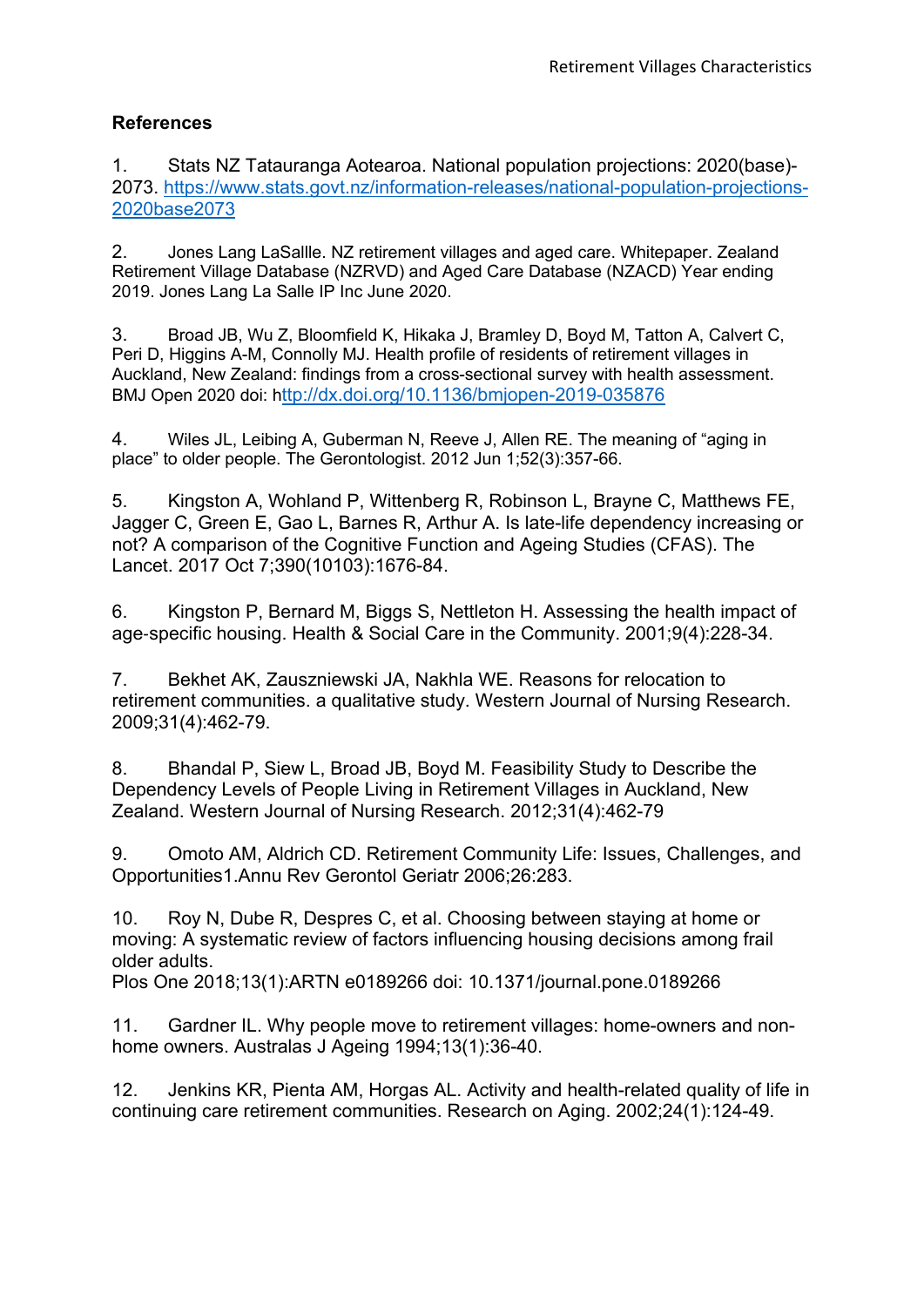13. Gardner IL, Browning C, Kendig H. Accommodation options in later life: retirement village or community living? Australasian Journal on Ageing. 2005;24(4):188-95.

14. Hu X, Xia B, Skitmore M, Buys L, Zuo J. Retirement villages in Australia: a literature review. Pacific Rim Property Research Journal. 2017 Jan 2;23(1):101-22.

15. Kennedy DJ, Coates D. Retirement village resident satisfaction in Australia: A qualitative enquiry. Journal of Housing for the Elderly 2008; 22: 311–334.

16. Peri K, Broad JB, Hikaka J, Boyd M, Bloomfield K, Wu Z, Calvert C, Tatton A, Higgins A-M, Bramley D, Connolly MJ. Study Protocol: Older People in Retirement Villages. A survey and randomised trial of a multi-disciplinary invention designed to avoid adverse outcomes. BMC Geriatrics 2020. doi: 10.1186/s12877-020-01640-6

17. Connolly MJ, Hikaka H, Bloomfield K, Broad J, Wu Z, Boyd M, Peri K, Calvert C, Tatton A, Higgins A-., Bramley D. Research in the retirement village community – the problems of recruiting a representative sample of residents in Auckland, New Zealand. Australasian Journal on Ageing. In Press.

18. Broad JB, Boyd M, Kerse N, Whitehead N, Chelimo C, Lay-Yee R, et al. Residential aged care in Auckland, New Zealand 1988–2008: do real trends over time match predictions? Age Ageing. 2011;40(4):487-94.

19. Boyd M, Broad JB, Kerse N, Foster S, von Randow M, Lay-Yee R, et al. Twenty-year trends in dependency in residential aged care in Auckland, New Zealand: a descriptive study. Journal of the American Medical Directors Association. 2011;12(7):535-40.

20. Hikichi H, Kondo K, Takeda T, Kawachi I. Social interaction and cognitive decline: Results of a 7-year community intervention. Alzheimer's & Dementia: Translational Research & Clinical Interventions. 2017;3:23- 32,https://doi.org/10.1016/j.trci.2016.11.003.

21. Kanamori S, Kai Y, Aida J, Kondo K, Kawachi I, Hirai H, Shirai K, Ishikawa Y, Suzuki K, The JAGES Group Social Participation and the Prevention of Functional Disability in Older Japanese: The JAGES Cohort Study. Plos One 2014. https://doi.org/10.1371/journal.pone.0099638

22. Tomioka K, Kurumatani N, Saeki K. The differential effects of type and frequency of social participation on IADL declines of older people. Plos One 2018. https://doi.org/10.1371/journal.pone.0207426

23. Boyd M, Calvert C, Tatton A, Wu Z, Bloomfield K, Broad JB, Hikaka J, Higgins A-M, Connolly MJ. Lonely in a Crowd: Loneliness in New Zealand Retirement Village Residents. International Psychogeriatrics 2020 doi:10.1017/S1041610220000393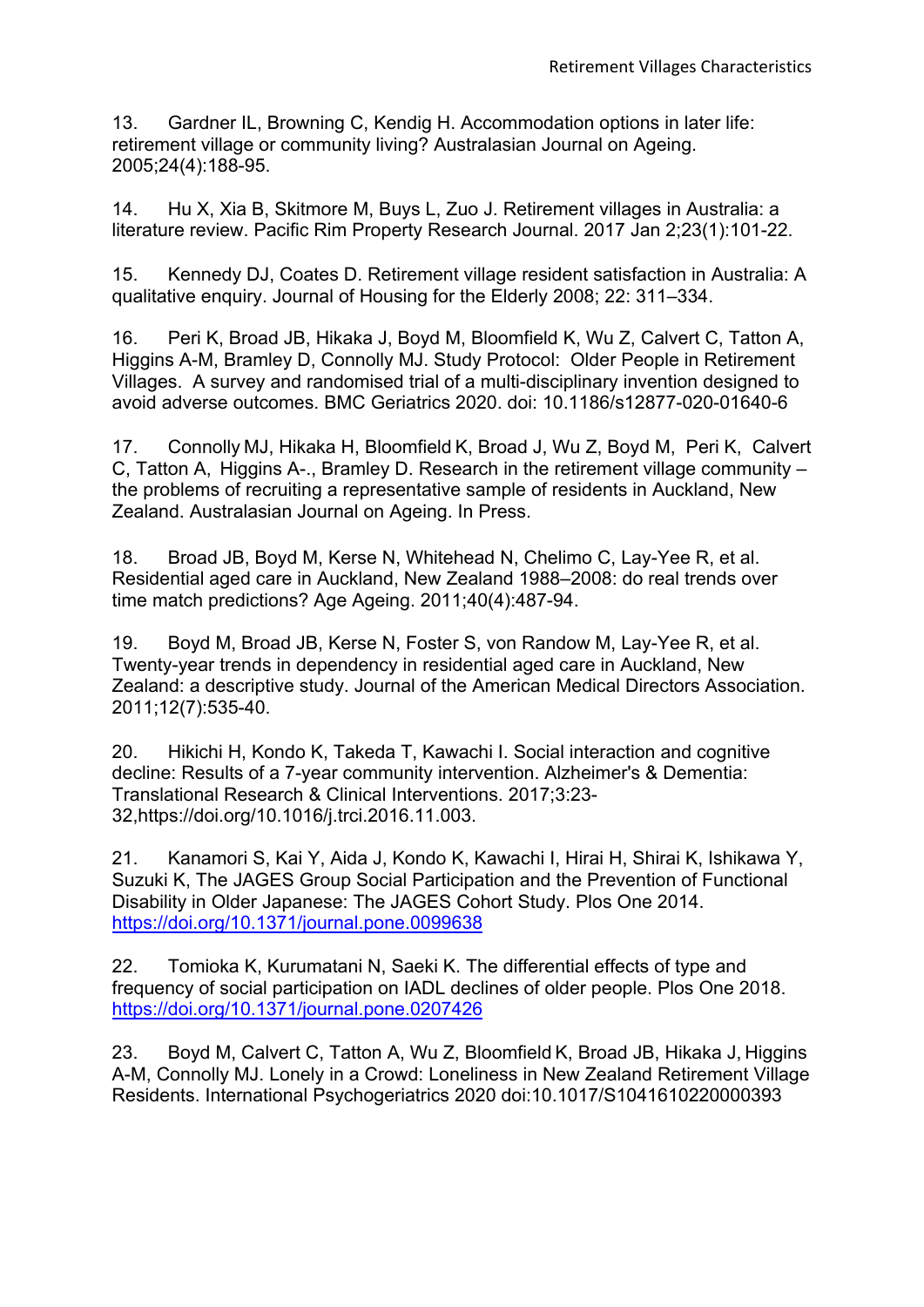24. Sáez de Asteasu ML, Martínez-Velilla N, Zambom-Ferraresi F, Casas-Herrero Á, Izquierdo M. Role of physical exercise on cognitive function in healthy older adults: A systematic review of randomized clinical trials. Ageing Res Rev. 2017 Aug;37:117-134. doi: 10.1016/j.arr.2017.05.007. Epub 2017 Jun 3. PMID: 28587957.

25. Taylor-Piliae RE, Newell KA, Cherin R, Lee MJ, King AC, Haskell WL. Effects of Tai Chi and Western exercise on physical and cognitive functioning in healthy community-dwelling older adults. J Aging Phys Act. 2010 Jul;18(3):261-79. doi: 10.1123/japa.18.3.261. PMID: 20651414; PMCID: PMC4699673.

26. Lord SR, Castell S, Corcoran J, Dayhew J, Matters B, Shan A, Williams P. The effect of group exercise on physical functioning and falls in frail older people living in retirement villages: a randomized, controlled trial. J Am Geriatr Soc. 2003 Dec;51(12):1685-92. doi: 10.1046/j.1532-5415.2003.51551.x. PMID: 14687345.

27. Bloomfield, K, Wu Z, Tatton, A, Calvert C, Peel<sup>,</sup> N, Hubbard R, Jamieson<sup>,</sup> H, Hikaka, J. Boyd<sup>,</sup> M. Bramley, D. Connolly, MJ. An interRAI derived frailty index is associated with prior hospitalisations in older adults residing in retirement villages. Australasian Journal on Ageing 2020;00:1–6. https://doi.org/10.1111/ajag.12863

28. Yohannes AM, Koenig HG, Baldwin RC, Connolly MJ. Health behaviour, depression and religiosity in older patients admitted to intermediate care. Int J Geriatr Psych 2008;23:735-40.

29. Gee, NR, Mueller MK. A Systematic Review of Research on Pet Ownership and Animal Interactions among Older Adults, Anthrozoös 2019; 32:183-207.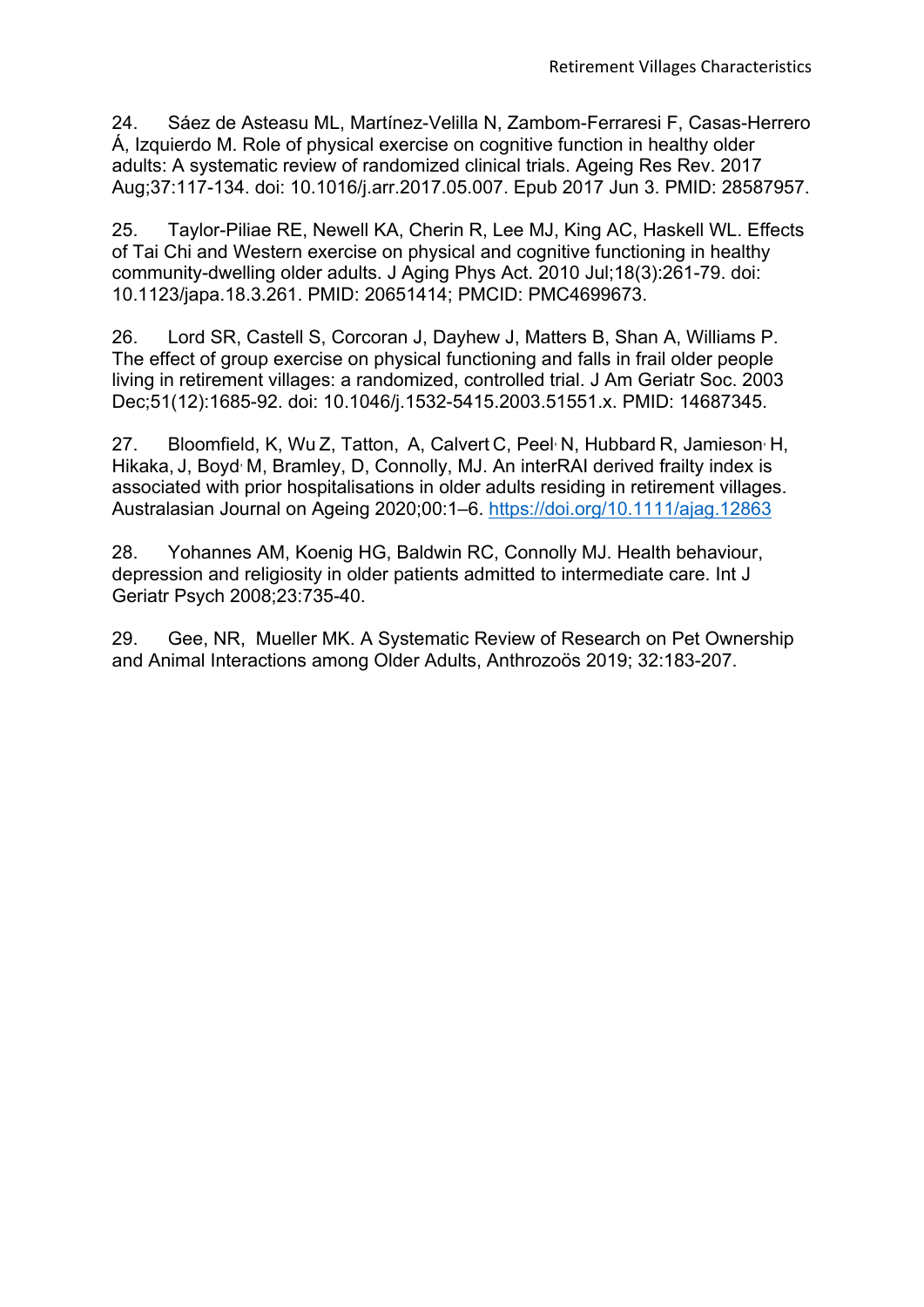# **Table 1 Village profile**

|                                                                                                                                 | <b>Number</b><br>of RVs<br>$(n=34)$ | Percent (%)    |
|---------------------------------------------------------------------------------------------------------------------------------|-------------------------------------|----------------|
| <b>Financial Type</b>                                                                                                           |                                     |                |
| A private company                                                                                                               | 23                                  | 68             |
| A registered charity not for profit, trust                                                                                      | $\overline{\mathbf{4}}$             | 12             |
| Owned by a private individual or partnership                                                                                    | 1                                   | 3              |
| Other (specify):                                                                                                                | 6                                   | 17             |
| Large chain                                                                                                                     |                                     |                |
| No                                                                                                                              | 15                                  | 44             |
| Yes                                                                                                                             | 19                                  | 56             |
| Member of the Retirement Village Association                                                                                    |                                     |                |
| No                                                                                                                              | $\overline{2}$                      | 6              |
| Yes                                                                                                                             | 30                                  | 88             |
| Missing                                                                                                                         | $\overline{2}$                      | $6\phantom{1}$ |
| Village size (units)                                                                                                            |                                     |                |
| Small (<50)                                                                                                                     | $\overline{7}$                      | 21             |
| Medium (50-<100)                                                                                                                | 9                                   | 26             |
| Large $(≥100)$                                                                                                                  | 18                                  | 53             |
| Accommodation                                                                                                                   |                                     |                |
| Total independent units, mean (SD)                                                                                              | 34                                  | 114 (85)       |
| Serviced apartments/units                                                                                                       | 34                                  | 19 (27)        |
| Number of residents, mean (SD)                                                                                                  | 28                                  | 138 (118)      |
| Missing                                                                                                                         | 6                                   |                |
| Are any other accommodation types, such as any aged residential<br>care facility, offered alongside or as part of your village? |                                     |                |
| <b>No</b>                                                                                                                       | 10                                  | 29             |
| Yes                                                                                                                             | 24                                  | 71             |
| What types of facility are also present on site?                                                                                |                                     |                |
| Rest home                                                                                                                       | 22                                  | 65             |
| Dementia care facility                                                                                                          | $\overline{7}$                      | 21             |
| Private geriatric hospital                                                                                                      | 19                                  | 56             |
| Psychogeriatric hospital                                                                                                        | $\mathbf{1}$                        | 3              |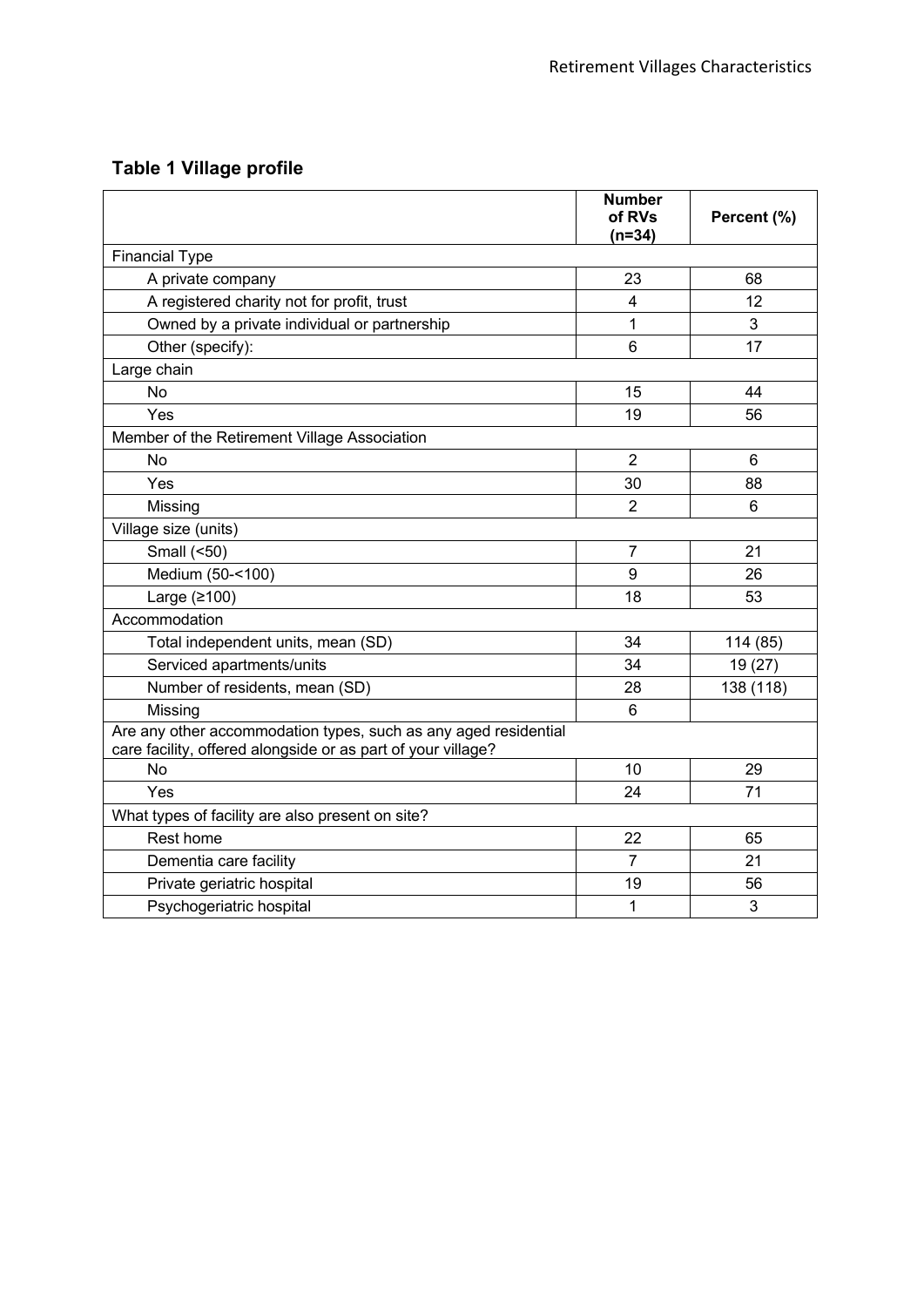| <b>Services and Policies</b>                                      | <b>Number</b><br>of RVs<br>$(n=34)$ | <b>Percent</b><br>(%) |
|-------------------------------------------------------------------|-------------------------------------|-----------------------|
| Pets                                                              |                                     |                       |
| No pet policy                                                     | 0                                   | $\Omega$              |
| No pets permitted                                                 | 4                                   | 12                    |
| Some pets permitted                                               | 24                                  | 71                    |
| No pet restriction                                                | $\overline{0}$                      | $\mathbf 0$           |
| Missing                                                           | 6                                   | 17                    |
| Personal Alarm System                                             |                                     |                       |
| <b>No</b>                                                         | 3                                   | 9                     |
| Some units                                                        | 0                                   | $\mathbf 0$           |
| Yes, all units                                                    | 30                                  | 88                    |
| Missing                                                           | 1                                   | 3                     |
| Home-based support services (cleaning services or personal cares) |                                     |                       |
| <b>No</b>                                                         | 9                                   | 26                    |
| Yes                                                               | 23                                  | 68                    |
| Missing                                                           | $\overline{2}$                      | 6                     |
| Meal Delivery to units                                            |                                     |                       |
| <b>No</b>                                                         | 5                                   | 15                    |
| Yes                                                               | 27                                  | 79                    |
| Missing                                                           | $\overline{2}$                      | 6                     |
| Meal provision                                                    |                                     |                       |
| Full meal service daily                                           | 20                                  | 59                    |
| One meal, all or most days                                        | 4                                   | 12                    |
| Meals some days only                                              | 3                                   | 9                     |
| Missing                                                           | $\overline{7}$                      | 20                    |
| Organised religious services on site                              |                                     |                       |
| <b>No</b>                                                         | 11                                  | 32                    |
| Yes                                                               | 18                                  | 53                    |
| Missing                                                           | 5                                   | 15                    |

# **Table 2 Services and Policies**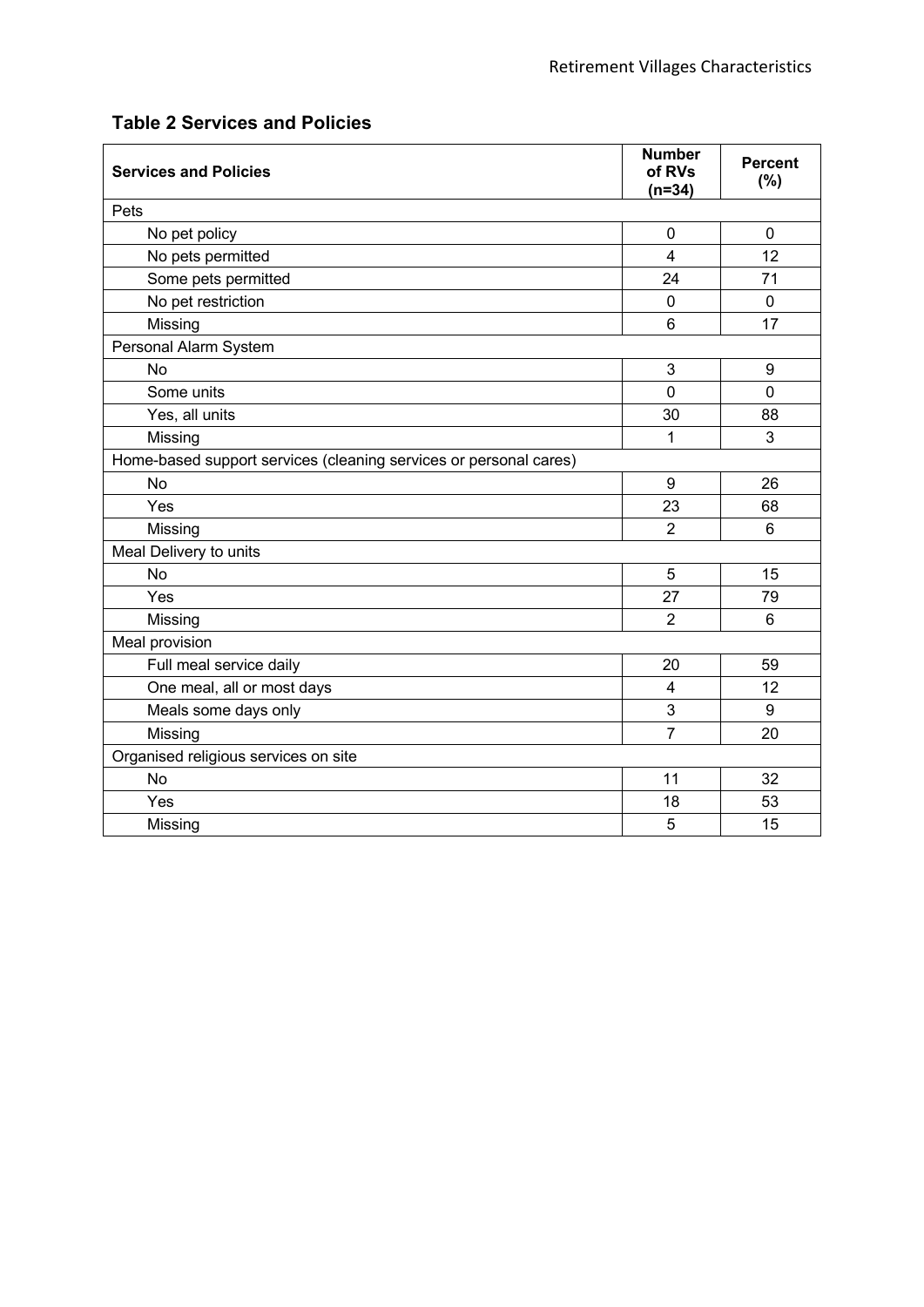| <b>Medical Services Available</b>                                                                         | <b>Number</b><br>of RVs<br>$(n=34)$ | <b>Percent</b><br>(%) |
|-----------------------------------------------------------------------------------------------------------|-------------------------------------|-----------------------|
| Nurse available                                                                                           |                                     |                       |
| Yes, 24 hours every day                                                                                   | 18                                  | 53                    |
| Yes, Monday to Friday only                                                                                | $\overline{2}$                      | 6                     |
| Yes, but not daily or Monday-Friday                                                                       | 1                                   | 3                     |
| No nurse, but a staff member is                                                                           | 5                                   | 15                    |
| always available                                                                                          |                                     |                       |
| No nurse, but a staff member is                                                                           | 2                                   | 6                     |
| available Monday to Friday                                                                                |                                     |                       |
| Missing                                                                                                   | 6                                   | 17                    |
| Regular health clinic, on site                                                                            |                                     |                       |
| <b>No</b>                                                                                                 | 12                                  | 35                    |
| Yes                                                                                                       | 20                                  | 59                    |
| Missing                                                                                                   | $\overline{2}$                      | 6                     |
| Is that clinic                                                                                            |                                     |                       |
| No clinic                                                                                                 | 12                                  | 35                    |
| Nurse-led (only)                                                                                          | 8                                   | 23                    |
| GP or family doctor (only)                                                                                | $\overline{2}$                      | 6                     |
| With both nurse and doctor?                                                                               | $\overline{7}$                      | 21                    |
| Missing                                                                                                   | 5                                   | 15                    |
| What services does the clinic provide                                                                     |                                     |                       |
| Dressings, skin checks                                                                                    | 17                                  | 50                    |
| Weight checks                                                                                             | 13                                  | 38                    |
| Consulting for new or urgent health conditions                                                            | 13                                  | 38                    |
| Advice about medications                                                                                  | $\overline{12}$                     | 35                    |
| Immunisations                                                                                             | 9                                   | 26                    |
| Laboratory sample collection                                                                              | $\overline{9}$                      | 26                    |
| Information and advice                                                                                    | 15                                  | 44                    |
| Blood pressure checks                                                                                     | 17                                  | 50                    |
| Short-stay nursing room, overnight sick bay or similar                                                    |                                     |                       |
| <b>No</b>                                                                                                 | 19                                  | 56                    |
| $\overline{Y}$ es                                                                                         | 8                                   | 24                    |
| Missing                                                                                                   | $\overline{7}$                      | 21                    |
| Any (other) health or support initiatives offered, e.g. information<br>sessions for self-care             |                                     |                       |
| No                                                                                                        | 10                                  | 29                    |
| Unsure                                                                                                    | 1                                   | 3                     |
| Yes                                                                                                       | 16                                  | 47                    |
| Missing                                                                                                   | 7                                   | 21                    |
| What visiting health or support professionals come into the village to<br>provide services for residents? |                                     |                       |
| Podiatrist                                                                                                | 24                                  | 71                    |
| Physiotherapist                                                                                           | 18                                  | 53                    |
| Pharmacist / chemist                                                                                      | 17                                  | 50                    |
| District nurse                                                                                            | 16                                  | 47                    |
| GP / family doctor                                                                                        | 16                                  | 47                    |
| Other health visitors                                                                                     | 14                                  | 41                    |
| Chaplain, priest etc                                                                                      | 14                                  | 41                    |
| Social worker                                                                                             | 9                                   | 26                    |

# **Table 3 Medical and health services available**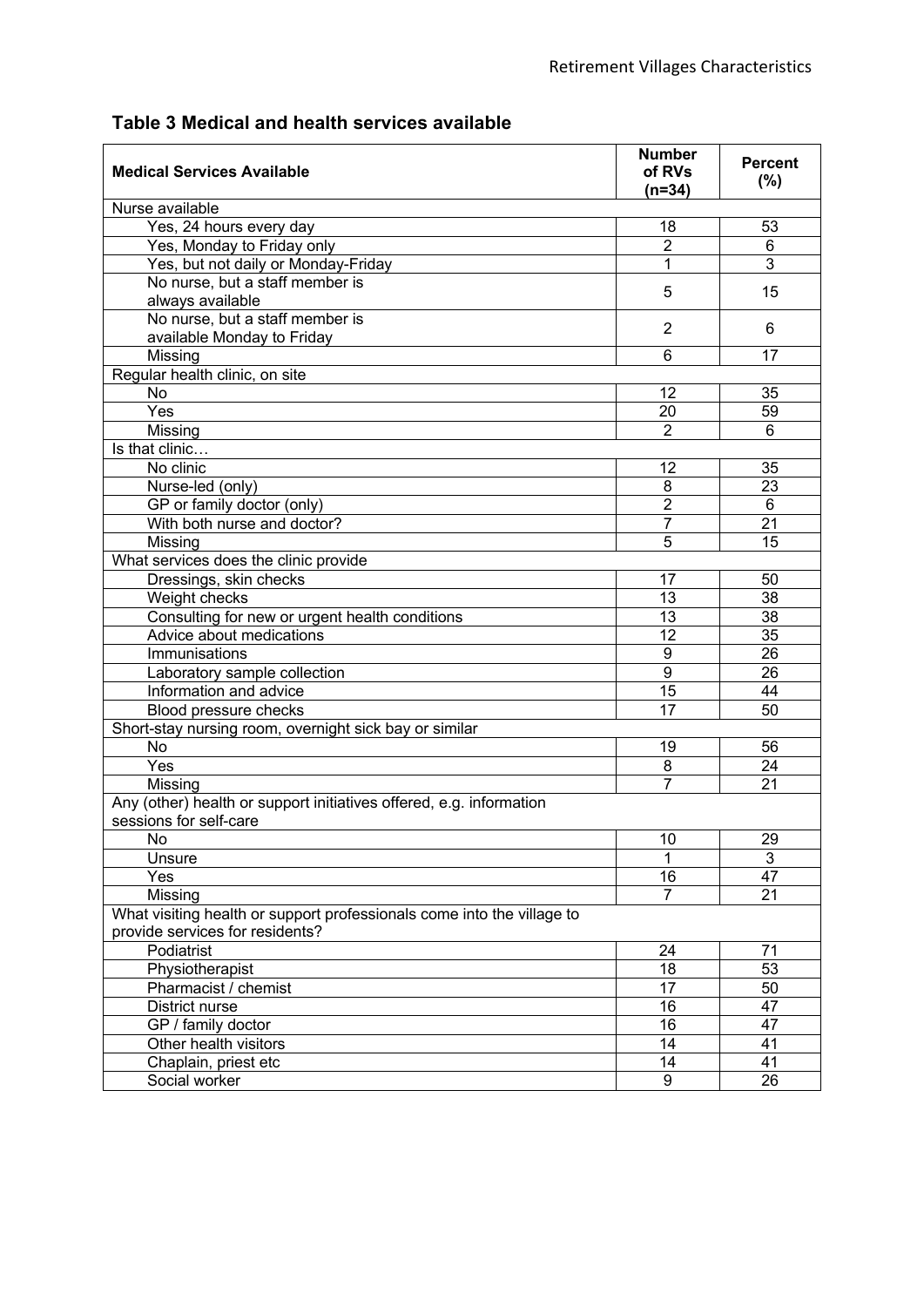# **Table 4 Facilities and activities**

| <b>Facilities and activities</b>                                                                                                     | <b>Number</b><br>of RVs (n=34) | <b>Percent</b><br>(%) |
|--------------------------------------------------------------------------------------------------------------------------------------|--------------------------------|-----------------------|
| Which of the services below are available to independent or serviced unit residents?                                                 |                                |                       |
| Roads, paths, gardens and external building maintenance                                                                              | 27                             | 79                    |
| Unit / apartment indoor maintenance                                                                                                  | 20                             | 59                    |
| Cleaning services - for units/apartments                                                                                             | 22                             | 65                    |
| Support services, e.g. for help with shopping, laundry                                                                               | 19                             | 56                    |
| Personal services - e.g. for showering, dressing, personal care                                                                      | 12                             | 35                    |
| Central security - gate, patrol, CCTV, alarms in units                                                                               | 26                             | 76                    |
| IT - computers and internet in central area                                                                                          | 17                             | 50                    |
| IT - cables, broadband or modem in units                                                                                             | 17                             | 50                    |
| Shuttle / bus /transport - for shopping, outings                                                                                     | 27                             | 79                    |
| Under-cover car-parking for residents                                                                                                | 22                             | 65                    |
| Parking for family & friends                                                                                                         | 26                             | 76                    |
| Parking for visiting health professionals, e.g. assessors, doctors, district nurses                                                  | 24                             | 71                    |
| Accommodation for visitors e.g. family                                                                                               | 10                             | 29                    |
| What organised active groups operate in your village, for indoor activities such as exercise<br>classes, Tai Chi, yoga, dancing etc? |                                |                       |
| Exercise classes                                                                                                                     | 22                             | 65                    |
| Tai chi sessions                                                                                                                     | 19                             | 56                    |
| Yoga sessions                                                                                                                        | 8                              | 24                    |
| Fitness gym                                                                                                                          | 20                             | 59                    |
| Dancing e.g. ballroom, line dancing                                                                                                  | 13                             | 38                    |
| Swimming club                                                                                                                        | 8                              | 24                    |
| Aquarobics sessions                                                                                                                  | 10                             | 29                    |
| Other indoor exercise                                                                                                                | 16                             | 47                    |
| What organised indoor groups that are seated or have minimal physical activity operate, such as                                      |                                |                       |
| card playing, board games and quiz nights?                                                                                           |                                |                       |
| Card playing e.g. bridge                                                                                                             | 26                             | 76                    |
| Board games e.g. chess, scrabble, mahjong                                                                                            | 25                             | 74                    |
| Computer club                                                                                                                        | 6                              | 18                    |
| Singing group                                                                                                                        | 13                             | 38                    |
| Musical / instrumental group                                                                                                         | 12                             | 35                    |
| Writing group                                                                                                                        | 8                              | 24                    |
| Snooker / billiards club                                                                                                             | 19                             | 56                    |
| Darts                                                                                                                                | 14                             | 41                    |
| Quiz nights                                                                                                                          | 18                             | 53                    |
| Happy hour                                                                                                                           | 26                             | 76                    |
| Other indoor activities                                                                                                              | $\overline{20}$                | 59                    |
| Which of the following indoor activities does the village offer?                                                                     |                                |                       |
| Community centre / function room                                                                                                     | 27                             | 79                    |
| Restaurant / dining room                                                                                                             | 26                             | 76                    |
| Library / newspaper / reading room                                                                                                   | 28                             | 82                    |
| <b>Bar</b>                                                                                                                           | 20                             | 59                    |
| Hairdressing salon / barber                                                                                                          | $\overline{25}$                | $\overline{74}$       |
| Music / games room                                                                                                                   | 20                             | 59                    |
| Theatre / media room                                                                                                                 | 19                             | 56                    |
| Art or craft room                                                                                                                    | 18                             | 53                    |
| Men's shed / tools workshop                                                                                                          | 13                             | 38                    |
| Chapel / meditation room                                                                                                             | $\overline{4}$                 | 12                    |
| Billiards/ snooker / pool tables                                                                                                     | 22                             | 65                    |
| Swimming pool / spa pool                                                                                                             | 18                             | 53                    |
| Gymnasium / fitness centre                                                                                                           | 21                             | 62                    |
| Other indoor facilities                                                                                                              | 13                             | 38                    |
| Which of the following outdoor activities does the village offer?                                                                    |                                |                       |
| Barbecue area/ facilities                                                                                                            | 26                             | 76                    |
| Bowling green / bocce / petanque                                                                                                     | 20                             | 59                    |